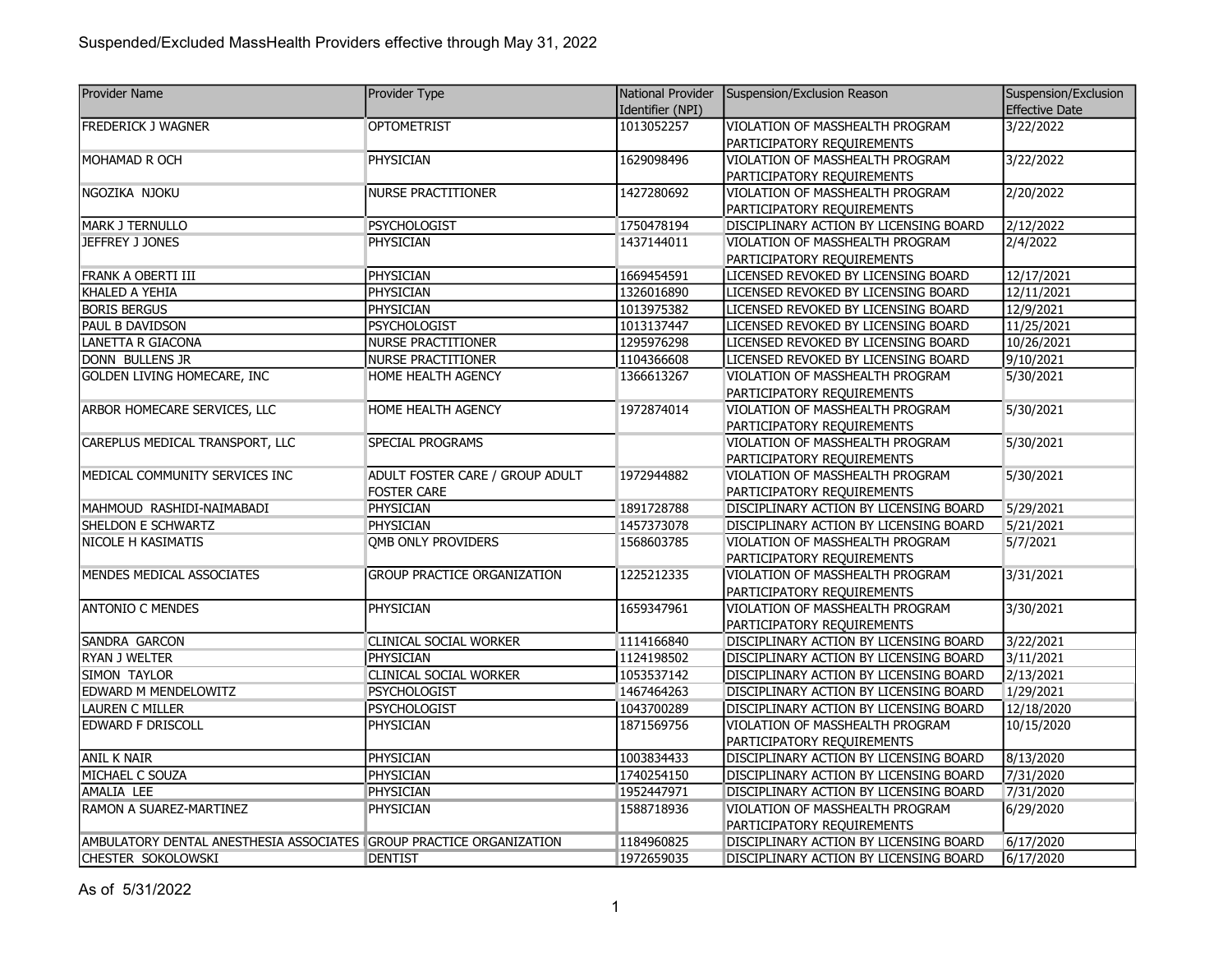| <b>Provider Name</b>                     | Provider Type                      |                  | National Provider Suspension/Exclusion Reason | Suspension/Exclusion |
|------------------------------------------|------------------------------------|------------------|-----------------------------------------------|----------------------|
|                                          |                                    | Identifier (NPI) |                                               | Effective Date       |
| <b>DENNIS HO</b>                         | <b>PHYSICIAN</b>                   | 1164613691       | DISCIPLINARY ACTION BY LICENSING BOARD        | 6/15/2020            |
| <b>KESHAUDAS PAHUJA</b>                  | <b>PHYSICIAN</b>                   | 1770584492       | DISCIPLINARY ACTION BY LICENSING BOARD        | 6/11/2020            |
| <b>BERNARD E KREGER</b>                  | PHYSICIAN                          | 1417985953       | DISCIPLINARY ACTION BY LICENSING BOARD        | 6/11/2020            |
| WILLIAM BRADEN III                       | PHYSICIAN                          | 1396814489       | DISCIPLINARY ACTION BY LICENSING BOARD        | 6/10/2020            |
| <b>SCOTT G CALE</b>                      | <b>DENTIST</b>                     | 1972519056       | VIOLATION OF MASSHEALTH PROGRAM               | 5/6/2020             |
|                                          |                                    |                  | PARTICIPATORY REQUIREMENTS                    |                      |
| ALESKA P PELAEZ ACOSTA                   | <b>PHYSICIAN</b>                   | 1376683987       | VIOLATION OF MASSHEALTH PROGRAM               | 2/24/2020            |
|                                          |                                    |                  | PARTICIPATORY REQUIREMENTS                    |                      |
| ALESKA PELAEZ ACOSTA MD PEDIATRICS       | <b>GROUP PRACTICE ORGANIZATION</b> | 1164763397       | VIOLATION OF MASSHEALTH PROGRAM               | 2/24/2020            |
|                                          |                                    |                  | PARTICIPATORY REQUIREMENTS                    |                      |
| ABOUALKHEIR ALZAIM                       | <b>PHYSICIAN</b>                   | 1073595260       | VIOLATION OF MASSHEALTH PROGRAM               | 2/24/2020            |
|                                          |                                    |                  | PARTICIPATORY REQUIREMENTS                    |                      |
| <b>WILLIAM E O'CONNOR</b>                | <b>PHYSICIAN</b>                   | 1780759381       | DISCIPLINARY ACTION BY LICENSING BOARD        | 2/6/2020             |
| ZACHARY F SOLOMON                        | <b>PHYSICIAN</b>                   | 1992097166       | DISCIPLINARY ACTION BY LICENSING BOARD        | 2/6/2020             |
| <b>ROBERT C GODEFROI</b>                 | PHYSICIAN                          | 1669460994       | DISCIPLINARY ACTION BY LICENSING BOARD        | 1/9/2020             |
| MARILYN M STELLY-GENDRON                 | <b>NURSE PRACTITIONER</b>          | 1104981885       | DISCIPLINARY ACTION BY LICENSING BOARD        | 12/23/2019           |
| <b>TRESOR HOME CARE LLC</b>              | ADULT FOSTER CARE / GROUP ADULT    | 1992148613       | DEBARMENT DISCIPLINARY                        | 11/25/2019           |
|                                          | <b>FOSTER CARE</b>                 |                  |                                               |                      |
| AB HOME HEALTHCARE, LLC                  | <b>HOME HEALTH AGENCY</b>          | 1477852903       | MEDICARE SUSPENSION                           | 9/30/2019            |
| JESSICA R LOTTO                          | NURSE PRACTITIONER                 | 1730559279       | LICENSED REVOKED BY LICENSING BOARD           | 9/27/2019            |
| RANDAL W COLE                            | <b>DENTIST</b>                     | 1306994603       | LICENSED REVOKED BY LICENSING BOARD           | 9/27/2019            |
| <b>JAMES G BUCCI</b>                     | <b>PHYSICIAN</b>                   | 1689648222       | DISCIPLINARY ACTION BY LICENSING BOARD        | 9/27/2019            |
| JOSEPH Y NG                              | <b>DENTIST</b>                     | 1265564728       | DISCIPLINARY ACTION BY LICENSING BOARD        | 9/1/2019             |
| PETRA HEALTH CARE LLC                    | HOME HEALTH AGENCY                 | 1598175671       | DEBARMENT DISCIPLINARY                        | 8/24/2019            |
| PETRA HEALTH CARE LLC                    | <b>SPECIAL PROGRAMS</b>            |                  | DEBARMENT DISCIPLINARY                        | 8/24/2019            |
| PRESTIGE HEALTH CARE SERVICES INC        | ADULT FOSTER CARE / GROUP ADULT    | 1225319924       | VIOLATION OF MASSHEALTH PROGRAM               | 7/29/2019            |
|                                          | <b>FOSTER CARE</b>                 |                  | PARTICIPATORY REQUIREMENTS                    |                      |
| PRESTIGE HEALTH CARE SERVICES INC        | <b>HOME HEALTH AGENCY</b>          | 1225319924       | VIOLATION OF MASSHEALTH PROGRAM               | 7/29/2019            |
|                                          |                                    |                  | PARTICIPATORY REQUIREMENTS                    |                      |
| PHCS (PRESTIGE HEALTH CARE SERVICES) AFC | ADULT FOSTER CARE / GROUP ADULT    | 1285124495       | VIOLATION OF MASSHEALTH PROGRAM               | 7/29/2019            |
|                                          | <b>FOSTER CARE</b>                 |                  | PARTICIPATORY REQUIREMENTS                    |                      |
| <b>LISA B WOOD</b>                       | <b>CHIROPRACTOR</b>                | 1699894147       | MEDICARE SUSPENSION                           | 6/28/2019            |
| <b>FRANCISCO J GUTIERREZ</b>             | PHYSICIAN                          | 1922115823       | DISCIPLINARY ACTION BY LICENSING BOARD        | 6/15/2019            |
| JANE W NDEGWA                            | <b>NURSE PRACTITIONER</b>          | 1982685186       | DISCIPLINARY ACTION BY LICENSING BOARD        | 5/25/2019            |
| <b>FAYCAL TAHIRI</b>                     | PHYSICIAN                          | 1124290465       | MEDICARE SUSPENSION                           | 5/24/2019            |
| <b>KEITH R ABLOW</b>                     | <b>PHYSICIAN</b>                   | 1245423615       | DISCIPLINARY ACTION BY LICENSING BOARD        | 5/16/2019            |
| SUJAN KAYASTHA                           | PHYSICIAN                          | 1962636209       | DISCIPLINARY ACTION BY LICENSING BOARD        | 4/19/2019            |
| <b>DEENA R SAO</b>                       | <b>INDEPENDENT NURSE</b>           | 1609320985       | DISCIPLINARY ACTION BY LICENSING BOARD        | 4/9/2019             |
| <b>WOLLASTON DENTAL CARE INC</b>         | <b>GROUP PRACTICE ORGANIZATION</b> | 1871765966       | DISCIPLINARY ACTION BY LICENSING BOARD        | 4/9/2019             |
| DIAMOND DENTAL - MALDEN                  | <b>GROUP PRACTICE ORGANIZATION</b> | 1871765966       | DISCIPLINARY ACTION BY LICENSING BOARD        | 4/9/2019             |
| LAURA M O'DONNELL                        | <b>NURSE PRACTITIONER</b>          | 1336265313       | DISCIPLINARY ACTION BY LICENSING BOARD        | 2/16/2019            |
| <b>WILFRID G PITTS</b>                   | PHYSICIAN                          | 1629131701       | VIOLATION OF MASSHEALTH PROGRAM               | 1/22/2019            |
|                                          |                                    |                  | PARTICIPATORY REQUIREMENTS                    |                      |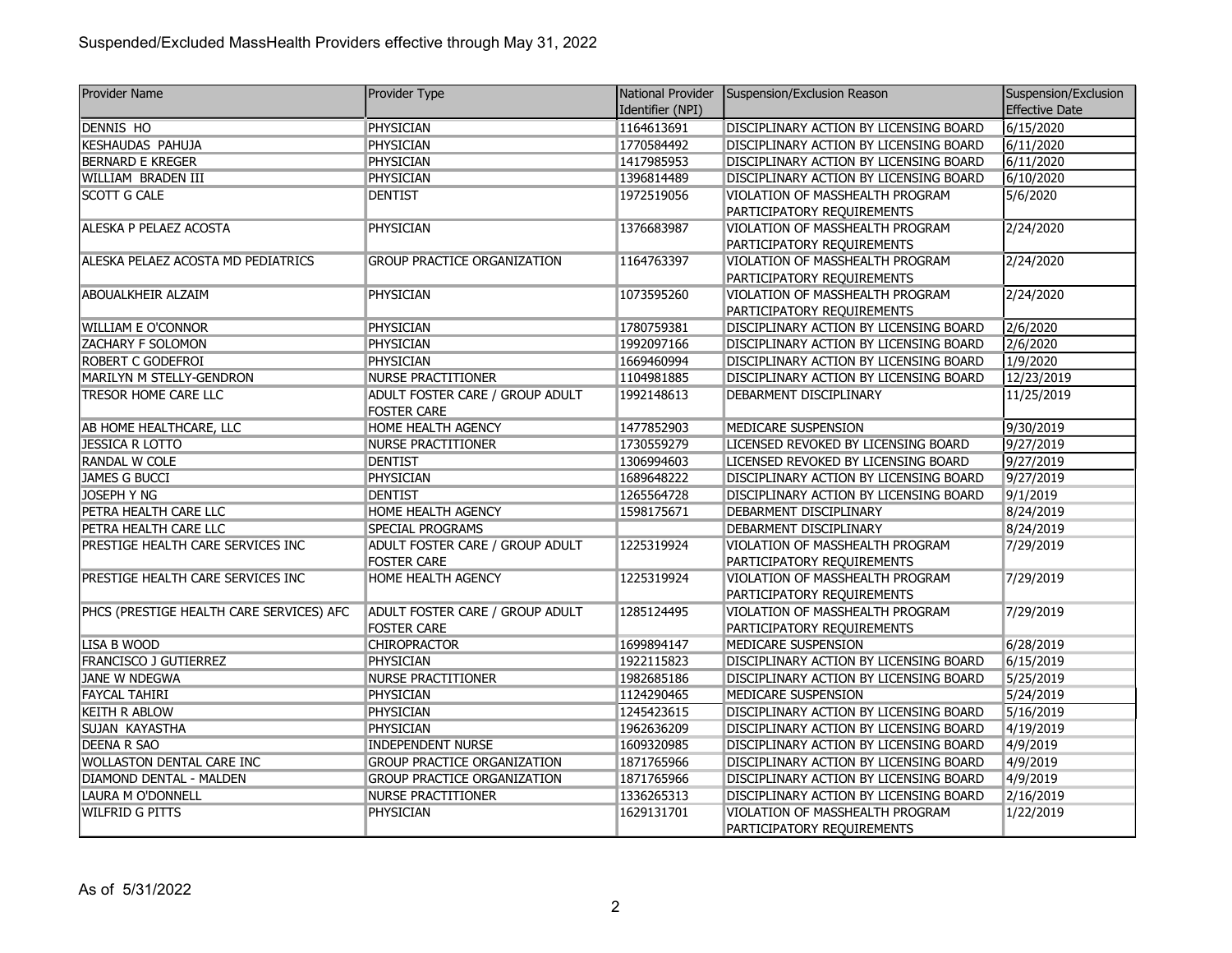| <b>Provider Name</b>                     | Provider Type                      | National Provider | Suspension/Exclusion Reason                                   | Suspension/Exclusion  |
|------------------------------------------|------------------------------------|-------------------|---------------------------------------------------------------|-----------------------|
|                                          |                                    | Identifier (NPI)  |                                                               | <b>Effective Date</b> |
| <b>ORTHOPEDIC SURGERY &amp; REHAB</b>    | <b>GROUP PRACTICE ORGANIZATION</b> | 1457554727        | VIOLATION OF MASSHEALTH PROGRAM                               | 12/17/2018            |
|                                          |                                    |                   | PARTICIPATORY REQUIREMENTS                                    |                       |
| OLAREWAJU J OLADIPO                      | <b>PHYSICIAN</b>                   | 1841350386        | VIOLATION OF MASSHEALTH PROGRAM                               | 12/17/2018            |
|                                          |                                    |                   | PARTICIPATORY REQUIREMENTS                                    |                       |
| SUNRISE BEHAVIORAL HEALTH CLINIC, LLC    | MENTAL HEALTH CENTER               | 1538575295        | MEDICARE SUSPENSION                                           | 11/1/2018             |
| SUNRISE BEHAVIORAL HEALTH CLINIC         | PHARMACY                           | 1538575295        | MEDICARE SUSPENSION                                           | 11/1/2018             |
| KIMBERLY A KIELY                         | QMB ONLY PROVIDERS                 | 1295852473        | LICENSED REVOKED BY LICENSING BOARD                           | 8/29/2018             |
| PAUL H COCHRANE                          | PHYSICIAN                          | 1992897797        | VIOLATION OF MASSHEALTH PROGRAM                               | 7/26/2018             |
|                                          |                                    |                   | PARTICIPATORY REQUIREMENTS                                    |                       |
| HYANNIS MEDICAL CENTER, LLC              | <b>GROUP PRACTICE ORGANIZATION</b> | 1578761839        | VIOLATION OF MASSHEALTH PROGRAM                               | 7/26/2018             |
|                                          |                                    |                   | PARTICIPATORY REQUIREMENTS                                    |                       |
| EUGENE A OUELLETTE                       | <b>CHIROPRACTOR</b>                | 1629479688        | LICENSED REVOKED BY LICENSING BOARD                           | 7/19/2018             |
| DERIVIERE ADULT FAMILY CARE              | ADULT FOSTER CARE / GROUP ADULT    | 1841433091        | VIOLATION OF MASSHEALTH PROGRAM                               | 7/13/2018             |
|                                          | <b>FOSTER CARE</b>                 |                   | PARTICIPATORY REQUIREMENTS                                    |                       |
| <b>TASEER CHEEMA</b>                     | <b>PHYSICIAN</b>                   | 1386713535        | DISCIPLINARY ACTION BY LICENSING BOARD                        | 3/30/2018             |
| <b>TZVETAN TZVETANOV</b>                 | PHYSICIAN                          | 1417938069        | VIOLATION OF MASSHEALTH PROGRAM                               | 3/3/2018              |
|                                          |                                    |                   | PARTICIPATORY REQUIREMENTS                                    |                       |
| TZVETAN TZVETANOV INTERNAL MEDICINE, LLC | <b>GROUP PRACTICE ORGANIZATION</b> | 1447237854        | VIOLATION OF MASSHEALTH PROGRAM                               | 3/3/2018              |
|                                          |                                    |                   | PARTICIPATORY REQUIREMENTS                                    |                       |
| JENNIFER M CHEN                          | <b>DENTIST</b>                     | 1104846195        | DISCIPLINARY ACTION BY LICENSING BOARD                        | 1/26/2018             |
| EUGENE C JAGELLA                         | PHYSICIAN                          | 1992794549        | DISCIPLINARY ACTION BY LICENSING BOARD                        | 1/25/2018             |
| <b>JORG C WINTERER</b>                   | <b>PHYSICIAN</b>                   | 1740237536        | DISCIPLINARY ACTION BY LICENSING BOARD                        | 11/22/2017            |
| HOPE RESTORED HUMAN SERVICES             | ADULT FOSTER CARE / GROUP ADULT    | 1982880175        | VIOLATION OF MASSHEALTH PROGRAM                               | 11/17/2017            |
|                                          | <b>FOSTER CARE</b>                 |                   | PARTICIPATORY REQUIREMENTS                                    |                       |
| LIFESTREAM HEALTHCARE ALLIANCE LLC       | HOME HEALTH AGENCY                 | 1679844161        | VIOLATION OF MASSHEALTH PROGRAM<br>PARTICIPATORY REQUIREMENTS | 10/18/2017            |
| <b>RICHARD V MIRON</b>                   | PHYSICIAN                          | 1760589816        | VIOLATION OF MASSHEALTH PROGRAM                               | 9/30/2017             |
|                                          |                                    |                   | PARTICIPATORY REQUIREMENTS                                    |                       |
| <b>ASHOK J PATEL</b>                     | <b>PHYSICIAN</b>                   | 1902825441        | OTHER STATE MEDICAID SUSPENSION                               | 9/29/2017             |
| AMBAMA CLINIC PC                         | <b>GROUP PRACTICE ORGANIZATION</b> | 1205992989        | OTHER STATE MEDICAID SUSPENSION                               | 9/29/2017             |
| NEIGHBORHOOD DIABETES, INC.              | DURABLE MEDICAL EQUIPMENT          | 1609864990        | DISCIPLINARY ACTION BY LICENSING BOARD                        | 7/21/2017             |
| <b>FRANK A FEDELE</b>                    | PHYSICIAN                          | 1972587996        | DISCIPLINARY ACTION BY LICENSING BOARD                        | 7/14/2017             |
| BHARANIDH PADMANABHAN                    | <b>PHYSICIAN</b>                   | 1275591497        | DISCIPLINARY ACTION BY LICENSING BOARD                        | 7/11/2017             |
| MARY E JOHNSON                           | <b>PHYSICIAN</b>                   | 1083600704        | DISCIPLINARY ACTION BY LICENSING BOARD                        | 5/11/2017             |
| DONYA A POWERS                           | <b>PHYSICIAN</b>                   |                   | MEDICARE SUSPENSION                                           | 4/28/2017             |
| <b>BLAIR O'REILLY</b>                    | <b>OPTOMETRIST</b>                 | 1275848509        | DISCIPLINARY ACTION BY LICENSING BOARD                        | 2/2/2017              |
| <b>HEALTH LINE TRANSPORT</b>             | <b>TRANSPORTATION</b>              | 1205191236        | VIOLATION OF MASSHEALTH PROGRAM                               | 1/23/2017             |
|                                          |                                    |                   | PARTICIPATORY REQUIREMENTS                                    |                       |
| ROBERT KOHN                              | <b>PHYSICIAN</b>                   | 1629082458        | DISCIPLINARY ACTION BY LICENSING BOARD                        | 12/22/2016            |
| CATHRYN SANSOUCI                         | <b>DENTIST</b>                     | 1871962084        | MEDICARE SUSPENSION                                           | 12/19/2016            |
| HARMONY HOME HEALTH CARE LLC             | HOME HEALTH AGENCY                 | 1720427123        | VIOLATION OF MASSHEALTH PROGRAM                               | 10/7/2016             |
|                                          |                                    |                   | PARTICIPATORY REQUIREMENTS                                    |                       |
| CHRISTINE M FALL                         | <b>THERAPIST</b>                   | 1891837126        | DISCIPLINARY ACTION BY LICENSING BOARD                        | 9/30/2016             |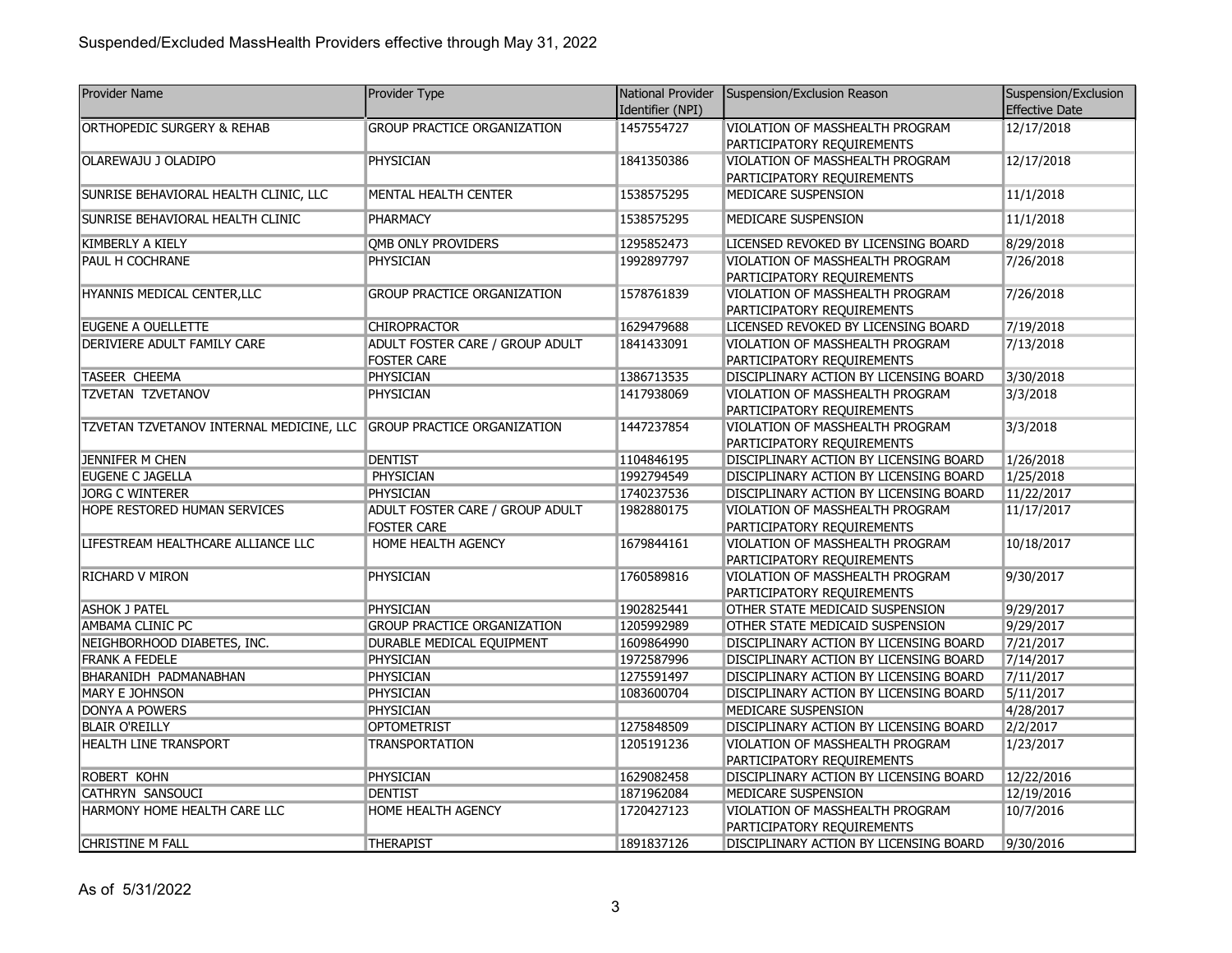| <b>Provider Name</b>             | Provider Type                         |                  | National Provider   Suspension/Exclusion Reason | Suspension/Exclusion  |
|----------------------------------|---------------------------------------|------------------|-------------------------------------------------|-----------------------|
|                                  |                                       | Identifier (NPI) |                                                 | <b>Effective Date</b> |
| <b>LENNOX LIN</b>                | <b>DENTIST</b>                        | 1801010400       | DISCIPLINARY ACTION BY LICENSING BOARD          | 6/20/2016             |
| <b>FRED J THALER</b>             | <b>PHYSICIAN</b>                      | 1629067301       | DISCIPLINARY ACTION BY LICENSING BOARD          | 5/26/2016             |
| MICHAEL D SCHRENKO               | PHYSICIAN                             | 1285709501       | VIOLATION OF MASSHEALTH PROGRAM                 | 5/26/2016             |
|                                  |                                       |                  | PARTICIPATORY REQUIREMENTS                      |                       |
| CONRAD BENOIT                    | PHYSICIAN                             | 1629059985       | DISCIPLINARY ACTION BY LICENSING BOARD          | 5/5/2016              |
| <b>KEVIN J MCGOVERN</b>          | <b>THERAPIST</b>                      | 1750508016       | LICENSED REVOKED BY LICENSING BOARD             | 5/2/2016              |
| <b>HEIDI W ASHIH</b>             | <b>PHYSICIAN</b>                      | 1699978734       | DISCIPLINARY ACTION BY LICENSING BOARD          | 2/11/2016             |
| SHAOHUA TANG                     | PHYSICIAN                             | 1225029275       | LICENSED REVOKED BY LICENSING BOARD             | 1/7/2016              |
| RAP MEDICAL SUPPLIES LLC         | DURABLE MEDICAL EQUIPMENT             | 1114971082       | MEDICARE/MEDICAID DECERTIFICAITON               | 12/18/2015            |
| FERNANDO JAYMA                   | <b>PHYSICIAN</b>                      | 1891807194       | LICENSED REVOKED BY LICENSING BOARD             | 12/3/2015             |
| JEFFREY J DAVIS                  | PHYSICIAN                             |                  | LICENSED REVOKED BY LICENSING BOARD             | 10/8/2015             |
| BHAVNEESH SHARMA                 | PHYSICIAN                             | 1851623979       | LICENSED REVOKED BY LICENSING BOARD             | 9/24/2015             |
| <b>RITE WAY LLC</b>              | <b>TRANSPORTATION</b>                 | 1346554425       | VIOLATION OF MASSHEALTH PROGRAM                 | 9/22/2015             |
|                                  |                                       |                  | PARTICIPATORY REQUIREMENTS                      |                       |
| <b>GAYLE B REBOVICH</b>          | PHYSICIAN                             | 1780891440       | DISCIPLINARY ACTION BY LICENSING BOARD          | 9/10/2015             |
| DEIDRE M ELLIOT                  | <b>THERAPIST</b>                      | 1659355840       | MEDICARE SUSPENSION                             | 7/20/2015             |
| MICHAEL GALATIS                  | <b>INDEPENDENT NURSE</b>              | 1932243110       | MEDICARE SUSPENSION                             | 7/20/2015             |
| MOHAMMAD D NASSERY               | PHYSICIAN                             | 1992763510       | LICENSED REVOKED BY LICENSING BOARD             | 5/15/2015             |
| AT HOME PERSONAL CARE            | ADULT FOSTER CARE / GROUP ADULT       | 1619202140       | CRIMINAL CONVICTION                             | 5/1/2015              |
| CYNTHIA L DAIGNEAULT             | <b>FOSTER CARE</b><br><b>OPTICIAN</b> | 1124222336       | LICENSED REVOKED BY LICENSING BOARD             | 5/1/2015              |
| <b>GREGORY M TANANA</b>          | <b>DENTIST</b>                        | 1790792919       | LICENSED REVOKED BY LICENSING BOARD             | 4/24/2015             |
| JOHN S CARPINITO                 | <b>THERAPIST</b>                      | 1235356676       | LICENSED REVOKED BY LICENSING BOARD             | 3/20/2015             |
| <b>CROSS ROADS TROLLEY</b>       | <b>TRANSPORTATION</b>                 | 1235339300       | MEDICARE SUSPENSION                             | 12/18/2014            |
| MICHAEL J IANNESSA               | PHYSICIAN                             | 1083633580       | DISCIPLINARY ACTION BY LICENSING BOARD          | 12/17/2014            |
| <b>ROBERT G INSLEY</b>           | PHYSICIAN                             | 1912095589       | DISCIPLINARY ACTION BY LICENSING BOARD          | 12/3/2014             |
| CALVIN J COHEN                   | <b>PHYSICIAN</b>                      | 1063484426       | DISCIPLINARY ACTION BY LICENSING BOARD          | 11/14/2014            |
| <b>BRUCE R RUSSELL</b>           | <b>DENTIST</b>                        | 1184784969       | DISCIPLINARY ACTION BY LICENSING BOARD          | 10/15/2014            |
| KURT FABRICK                     | PHYSICIAN                             | 1538113477       | DISCIPLINARY ACTION BY LICENSING BOARD          | 10/14/2014            |
| EDWIN L PRIEN                    | <b>PHYSICIAN</b>                      | 1528137312       | DISCIPLINARY ACTION BY LICENSING BOARD          | 10/8/2014             |
| HO YIN AARON SHIU                | <b>PHYSICIAN</b>                      | 1366674228       | DISCIPLINARY ACTION BY LICENSING BOARD          | 10/6/2014             |
| <b>WILLIAM ORTIZ</b>             | PHYSICIAN                             | 1881781615       | OTHER STATE MEDICAID SUSPENSION                 | 9/9/2014              |
| <b>ITALO A LOZADA</b>            | <b>DENTIST</b>                        | 1548321235       | DISCIPLINARY ACTION BY LICENSING BOARD          | 9/6/2014              |
| <b>INGRID LOR</b>                | <b>CHIROPRACTOR</b>                   |                  | LICENSED REVOKED BY LICENSING BOARD             | 8/26/2014             |
| VIZION ONE, INC.                 | <b>HOME HEALTH AGENCY</b>             | 1063739787       | MEDICARE SUSPENSION                             | 7/26/2014             |
| HILARY A AROKE                   | PHYSICIAN                             | 1427004233       | LICENSED REVOKED BY LICENSING BOARD             | 5/3/2014              |
| PUNYAMURT S KISHORE              | <b>PHYSICIAN</b>                      | 1164475638       | LICENSED REVOKED BY LICENSING BOARD             | 4/10/2014             |
| <b>FRANKLIN HEALTHCARE ASSOC</b> | <b>GROUP PRACTICE ORGANIZATION</b>    | 1063465425       | DISCIPLINARY ACTION BY LICENSING BOARD          | 4/2/2014              |
| <b>RICHARD NG</b>                | PHYSICIAN                             | 1780737957       | DISCIPLINARY ACTION BY LICENSING BOARD          | 3/26/2014             |
| ROBIN ANNECHARICO                | <b>INDEPENDENT NURSE</b>              | 1992837470       | MEDICARE SUSPENSION                             | 3/21/2014             |
| <b>AT HOME VNA</b>               | <b>HOME HEALTH AGENCY</b>             | 1083765242       | MEDICARE/MEDICAID DECERTIFICAITON               | 3/7/2014              |
| MARC F FREEDMAN                  | PHYSICIAN                             | 1003855347       | DISCIPLINARY ACTION BY LICENSING BOARD          | 2/28/2014             |
| DARTMOUTH PRIMARY MEDICINE       | <b>GROUP PRACTICE ORGANIZATION</b>    | 1083776728       | DISCIPLINARY ACTION BY LICENSING BOARD          | 2/5/2014              |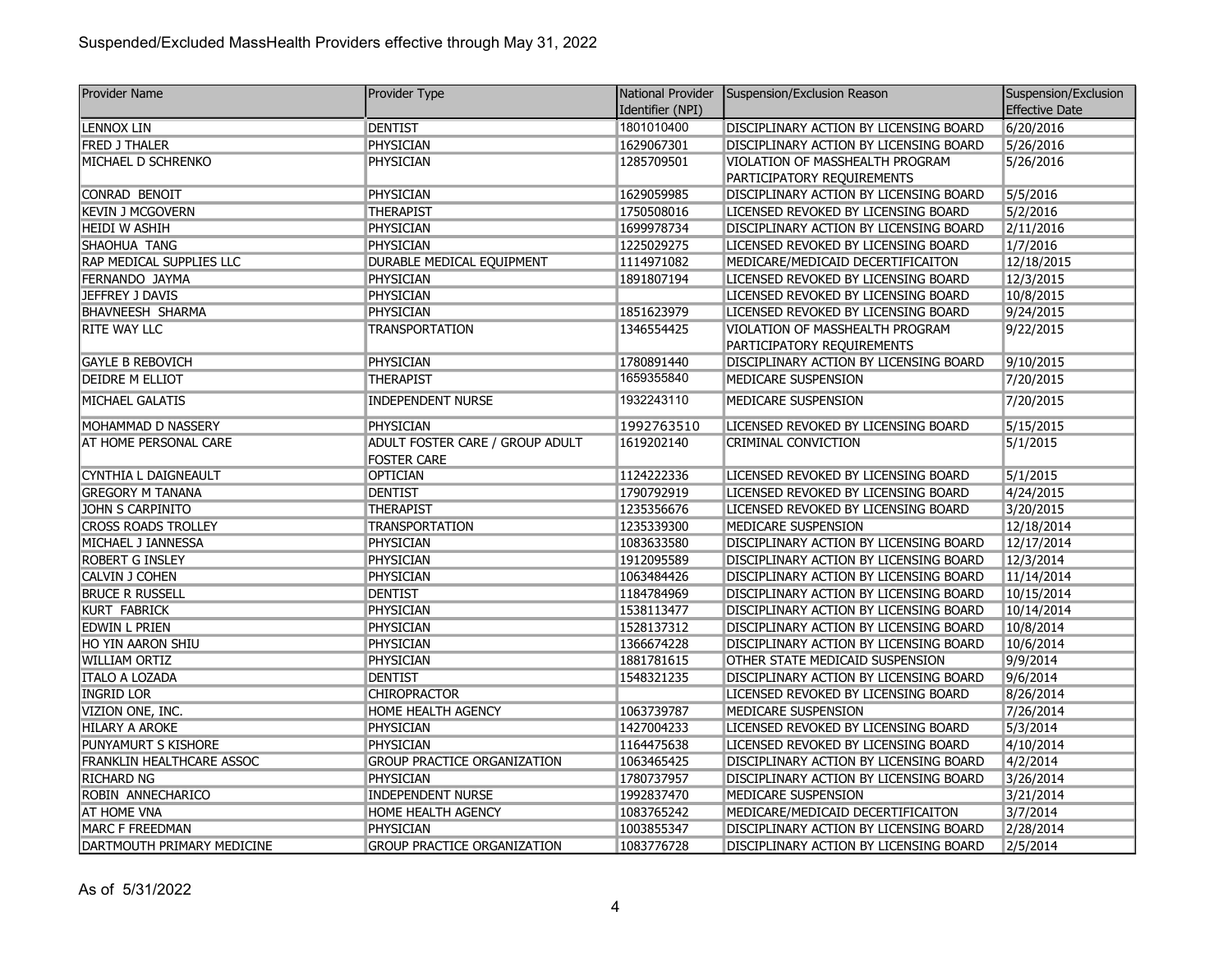| <b>Provider Name</b>                  | Provider Type                                  | National Provider | Suspension/Exclusion Reason            | Suspension/Exclusion  |
|---------------------------------------|------------------------------------------------|-------------------|----------------------------------------|-----------------------|
|                                       |                                                | Identifier (NPI)  |                                        | <b>Effective Date</b> |
| <b>RANDALL S BOCK</b>                 | <b>PHYSICIAN</b>                               | 1205991031        | DISCIPLINARY ACTION BY LICENSING BOARD | 1/23/2014             |
| RONAL G ROSSO                         | PHYSICIAN                                      |                   | DISCIPLINARY ACTION BY LICENSING BOARD | 1/8/2014              |
| <b>DANIEL B POWERS</b>                | <b>PHYSICIAN</b>                               | 1568461028        | DISCIPLINARY ACTION BY LICENSING BOARD | 12/18/2013            |
| AT HOME MEDICAL SUPPLYCO              | DURABLE MEDICAL EQUIPMENT                      | 1124166863        | MEDICARE/MEDICAID DECERTIFICAITON      | 12/7/2013             |
| syl                                   | <b>GROUP PRACTICE ORGANIZATION</b>             | 1063623031        | DISCIPLINARY ACTION BY LICENSING BOARD | 10/16/2013            |
| <b>ERIC KLEIN</b>                     | <b>DENTIST</b>                                 |                   | DISCIPLINARY ACTION BY LICENSING BOARD | 10/16/2013            |
| <b>JOHN P BURKE</b>                   | <b>DENTIST</b>                                 | 1740225861        | DISCIPLINARY ACTION BY LICENSING BOARD | 9/27/2013             |
| <b>BRADFORD A SELLAND</b>             | <b>PHYSICIAN</b>                               | 1497845234        | DISCIPLINARY ACTION BY LICENSING BOARD | 9/11/2013             |
| <b>LAURA L REID</b>                   | <b>PHYSICIAN</b>                               | 1457301327        | DISCIPLINARY ACTION BY LICENSING BOARD | 8/14/2013             |
| MEDI-SON SOLUTIONS                    | PHARMACY                                       | 1043527112        | DISCIPLINARY ACTION BY LICENSING BOARD | 7/2/2013              |
| <b>CAREPRO PHARMACY</b>               | <b>PHARMACY</b>                                | 1578813143        | DISCIPLINARY ACTION BY LICENSING BOARD | 7/2/2013              |
| SHAHRZAD HAGHAYEGH                    | <b>DENTIST</b>                                 | 1871716290        | DISCIPLINARY ACTION BY LICENSING BOARD | 6/1/2013              |
| <b>HANCOCK DENTAL PC</b>              | <b>GROUP PRACTICE ORGANIZATION</b>             |                   | DISCIPLINARY ACTION BY LICENSING BOARD | 6/1/2013              |
| DAVID M BENSON                        | QUALIFIED MEDICARE BENEFICIARY ONLY 1568598456 |                   | CRIMINAL CONVICTION                    | 5/24/2013             |
| <b>JEFFREY E TWAROG</b>               | <b>PSYCHOLOGIST</b>                            | 1013082239        | DISCIPLINARY ACTION BY LICENSING BOARD | 5/10/2013             |
| MARGARET W JONES                      | <b>PSYCHOLOGIST</b>                            | 1285622332        | DISCIPLINARY ACTION BY LICENSING BOARD | 5/10/2013             |
| PAWTUCKET PHARMACY INC                | <b>PHARMACY</b>                                | 1134238355        | DISCIPLINARY ACTION BY LICENSING BOARD | 5/7/2013              |
| COMPREHENSIVE FAMILY MEDICAL CARE, PC | <b>GROUP PRACTICE ORGANIZATION</b>             | 1134227721        | DISCIPLINARY ACTION BY LICENSING BOARD | 3/9/2013              |
| <b>KENNETH DEVELLIS</b>               | PHYSICIAN                                      | 1528007515        | LICENSED REVOKED BY LICENSING BOARD    | 3/5/2013              |
| ROGER W FARRIS, II                    | PHYSICIAN                                      | 1093771149        | LICENSED REVOKED BY LICENSING BOARD    | 2/6/2013              |
| PREF HOME HEALTHCARE SRVS             | HOME HEALTH AGENCY                             | 1922099480        | VIOLATION OF MASSHEALTH PROGRAM        | 1/31/2013             |
|                                       |                                                |                   | PARTICIPATORY REQUIREMENTS             |                       |
| KIMBERLEY L O'SULLIVAN                | PHYSICIAN                                      | 1760461917        | DISCIPLINARY ACTION BY LICENSING BOARD | 1/20/2013             |
| <b>LALIT SAVLA</b>                    | <b>PHYSICIAN</b>                               | 1548339344        | CRIMINAL CONVICTION                    | 1/4/2013              |
| <b>JOEL A SAPERSTEIN</b>              | <b>PHYSICIAN</b>                               | 1881634319        | LICENSED REVOKED BY LICENSING BOARD    | 12/19/2012            |
| <b>GARY M BROCKINGTON</b>             | <b>PHYSICIAN</b>                               | 1376538983        | LICENSED REVOKED BY LICENSING BOARD    | 12/11/2012            |
| MILLENNIUM PHARMACY                   | <b>PHARMACY</b>                                |                   | DISCIPLINARY ACTION BY LICENSING BOARD | 11/1/2012             |
| SMILE DENTAL & DENTURES PC            | <b>GROUP PRACTICE ORGANIZATION</b>             | 1760772545        | DISCIPLINARY ACTION BY LICENSING BOARD | 10/31/2012            |
| <b>COREY J MEYERS</b>                 | PHYSICIAN                                      |                   | DISCIPLINARY ACTION BY LICENSING BOARD | 10/10/2012            |
| JOANNA M WILLIAMS                     | <b>INDEPENDENT NURSE</b>                       | 1932221074        | DISCIPLINARY ACTION BY LICENSING BOARD | 9/24/2012             |
| <b>GLADYS I IHENACHO</b>              | <b>INDEPENDENT NURSE</b>                       | 1508007311        | DISCIPLINARY ACTION BY LICENSING BOARD | 9/24/2012             |
| ROXSOM HOME CARE LLC                  | HOME HEALTH AGENCY                             | 1912010653        | MEDICARE/MEDICAID DECERTIFICAITON      | 9/20/2012             |
| <b>CARLA LECOMPTE</b>                 | <b>NURSE PRACTITIONER</b>                      | 1780855726        | DISCIPLINARY ACTION BY LICENSING BOARD | 9/6/2012              |
| <b>JAMES KLINGENSTEIN</b>             | PHYSICIAN                                      | 1568439990        | DISCIPLINARY ACTION BY LICENSING BOARD | 8/21/2012             |
| DHIRENDRA MOHAN MD PC                 | <b>GROUP PRACTICE ORGANIZATION</b>             | 1134216351        | LICENSED REVOKED BY LICENSING BOARD    | 3/13/2012             |
| <b>MARK S HUGHES</b>                  | <b>PHYSICIAN</b>                               | 1336120161        | LICENSED REVOKED BY LICENSING BOARD    | 1/4/2012              |
| <b>ABDUL C ASMAL</b>                  | <b>PHYSICIAN</b>                               | 1144210832        | DISCIPLINARY ACTION BY LICENSING BOARD | 12/21/2011            |
| MEDCARE AMBULANCE                     | <b>TRANSPORTATION</b>                          | 1851397137        | MEDICARE/MEDICAID DECERTIFICAITON      | 11/28/2011            |
| OPTIQUE                               | <b>OPTICIAN</b>                                | 1922193903        | VIOLATION OF MASSHEALTH PROGRAM        | 11/4/2011             |
|                                       |                                                |                   | PARTICIPATORY REQUIREMENTS             |                       |
| <b>NORTON FAMILY PRACTICE</b>         | <b>GROUP PRACTICE ORGANIZATION</b>             | 1013173285        | VIOLATION OF MASSHEALTH PROGRAM        | 10/20/2011            |
|                                       |                                                |                   | PARTICIPATORY REQUIREMENTS             |                       |
| MALDEN MEDICAL PRACTICE               | <b>GROUP PRACTICE ORGANIZATION</b>             | 1245454123        | VIOLATION OF MASSHEALTH PROGRAM        | 10/20/2011            |
|                                       |                                                |                   | PARTICIPATORY REQUIREMENTS             |                       |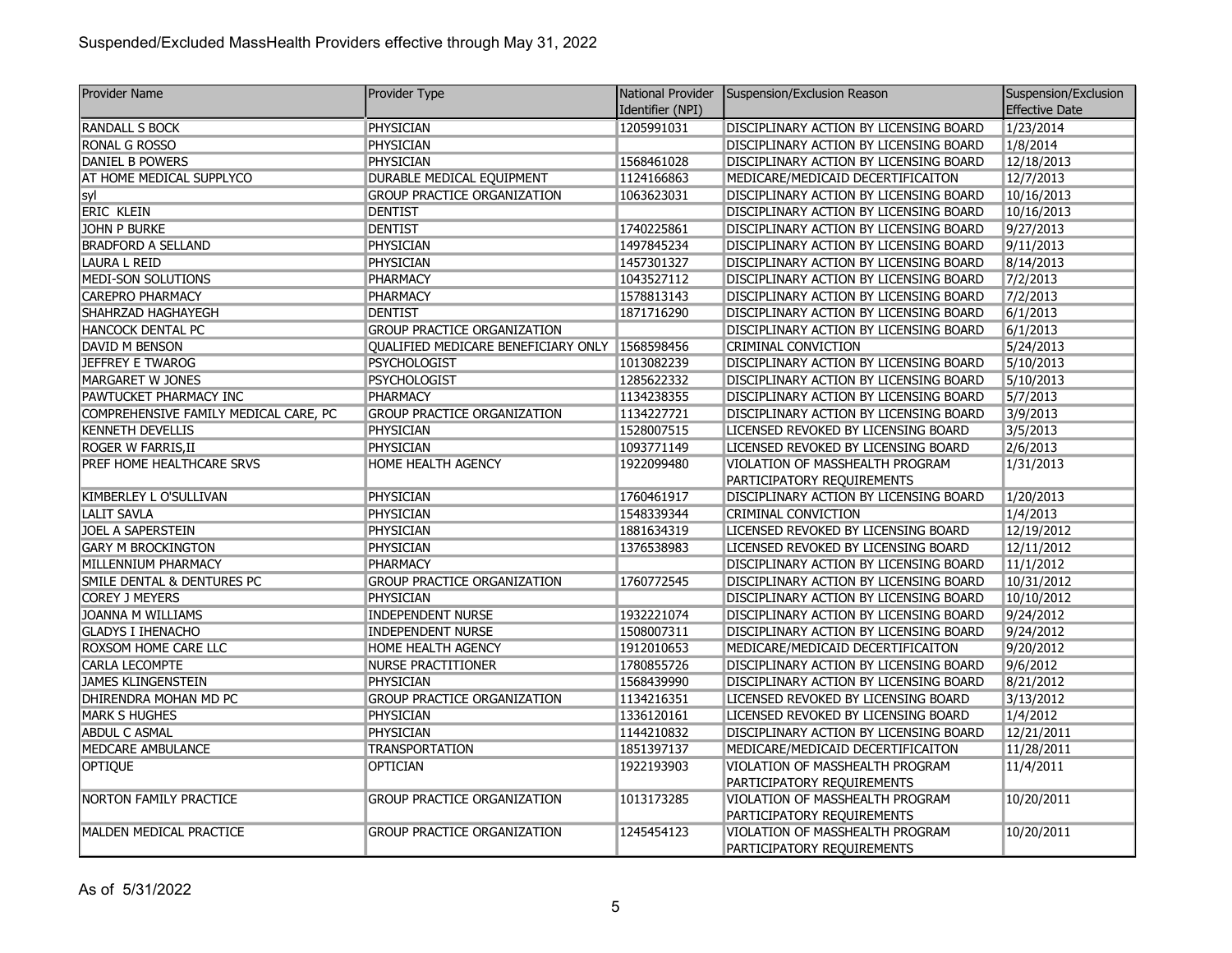| <b>Provider Name</b>                     | Provider Type                                  | National Provider | Suspension/Exclusion Reason                                                      | Suspension/Exclusion  |
|------------------------------------------|------------------------------------------------|-------------------|----------------------------------------------------------------------------------|-----------------------|
|                                          |                                                | Identifier (NPI)  |                                                                                  | Effective Date        |
| <b>BROOKLINE FAMILY PRACTICE</b>         | <b>GROUP PRACTICE ORGANIZATION</b>             | 1295743813        | VIOLATION OF MASSHEALTH PROGRAM                                                  | 10/20/2011            |
|                                          |                                                |                   | PARTICIPATORY REQUIREMENTS                                                       |                       |
| SPRINGFIELD INTERNATIONAL HEALTH CENTER  | <b>GROUP PRACTICE ORGANIZATION</b>             | 1336363217        | VIOLATION OF MASSHEALTH PROGRAM                                                  | 10/20/2011            |
|                                          |                                                |                   | PARTICIPATORY REQUIREMENTS                                                       |                       |
| NORTH ANDOVER WELLNESS CENTER            | <b>GROUP PRACTICE ORGANIZATION</b>             | 1427360072        | VIOLATION OF MASSHEALTH PROGRAM                                                  | 10/20/2011            |
|                                          |                                                |                   | PARTICIPATORY REQUIREMENTS                                                       |                       |
| MALDEN WELLNESS CENTER                   | <b>GROUP PRACTICE ORGANIZATION</b>             | 1447574710        | VIOLATION OF MASSHEALTH PROGRAM                                                  | 10/20/2011            |
|                                          |                                                |                   | PARTICIPATORY REQUIREMENTS                                                       |                       |
| <b>WALTHAM FAMILY PRACTICE</b>           | <b>GROUP PRACTICE ORGANIZATION</b>             | 1477563377        | VIOLATION OF MASSHEALTH PROGRAM                                                  | 10/20/2011            |
|                                          |                                                |                   | PARTICIPATORY REQUIREMENTS                                                       |                       |
| CAPE COD PRIMARY CARE                    | <b>GROUP PRACTICE ORGANIZATION</b>             | 1568470052        | VIOLATION OF MASSHEALTH PROGRAM                                                  | 10/20/2011            |
| SPRINGFIELD FAMILY PRACTICE              | <b>GROUP PRACTICE ORGANIZATION</b>             | 1659389237        | PARTICIPATORY REQUIREMENTS<br>VIOLATION OF MASSHEALTH PROGRAM                    | 10/20/2011            |
|                                          |                                                |                   | PARTICIPATORY REQUIREMENTS                                                       |                       |
| WEYMOUTH MED PRACTICE                    | <b>GROUP PRACTICE ORGANIZATION</b>             | 1669696530        | VIOLATION OF MASSHEALTH PROGRAM                                                  | 10/20/2011            |
|                                          |                                                |                   | PARTICIPATORY REQUIREMENTS                                                       |                       |
| WOBURN FAMILY PRACTICE                   | <b>GROUP PRACTICE ORGANIZATION</b>             | 1730197328        | VIOLATION OF MASSHEALTH PROGRAM                                                  | 10/20/2011            |
|                                          |                                                |                   | PARTICIPATORY REQUIREMENTS                                                       |                       |
| <b>WORCESTER FAMILY PRACTICE</b>         | <b>GROUP PRACTICE ORGANIZATION</b>             | 1750399358        | VIOLATION OF MASSHEALTH PROGRAM                                                  | 10/20/2011            |
|                                          |                                                |                   | PARTICIPATORY REQUIREMENTS                                                       |                       |
| <b>FITCHBURG PRIMARY CARE</b>            | <b>GROUP PRACTICE ORGANIZATION</b>             | 1881850501        | VIOLATION OF MASSHEALTH PROGRAM                                                  | 10/20/2011            |
|                                          |                                                |                   | PARTICIPATORY REQUIREMENTS                                                       |                       |
| PREVENTIVE MEDICINE ASSOC                | <b>GROUP PRACTICE ORGANIZATION</b>             | 1962451591        | VIOLATION OF MASSHEALTH PROGRAM                                                  | 10/20/2011            |
|                                          |                                                |                   | PARTICIPATORY REQUIREMENTS                                                       |                       |
| <b>GREENFIELD FAMILY PRACTICE</b>        | <b>GROUP PRACTICE ORGANIZATION</b>             | 1386883767        | VIOLATION OF MASSHEALTH PROGRAM                                                  | 10/19/2011            |
|                                          |                                                |                   | PARTICIPATORY REQUIREMENTS                                                       |                       |
| <b>ADLIFE HEALTHCARE LLC</b>             | ADULT FOSTER CARE / GROUP ADULT                | 1821169111        | VIOLATION OF MASSHEALTH PROGRAM                                                  | 10/13/2011            |
|                                          | <b>FOSTER CARE</b>                             |                   | PARTICIPATORY REQUIREMENTS                                                       |                       |
| MICHELINE CHAMPAGNE                      | <b>THERAPIST</b>                               |                   | MEDICARE SUSPENSION                                                              | 9/20/2011             |
| BARBARA PUNISSTEINBER                    | PSYCHOLOGIST                                   |                   | MEDICARE/MEDICAID DECERTIFICAITON                                                | 7/20/2011             |
| TIMOTHY R HENNING                        | <b>CHIROPRACTOR</b>                            | 1235216136        | DISCIPLINARY ACTION BY LICENSING BOARD                                           | 6/21/2011             |
| <b>JESSICA R HARRIMAN</b>                | <b>THERAPIST</b>                               |                   | DISCIPLINARY ACTION BY LICENSING BOARD                                           | 6/21/2011             |
| CHARLES J RONCHETTI<br><b>SHORE DRUG</b> | <b>CHIROPRACTOR</b>                            | 1912006677        | DISCIPLINARY ACTION BY LICENSING BOARD                                           | 6/21/2011             |
| JAY B KAIN                               | PHARMACY<br><b>THERAPIST</b>                   | 1902884505        | DISCIPLINARY ACTION BY LICENSING BOARD                                           | 5/4/2011<br>4/13/2011 |
| DONALD W MOORMAN                         | <b>PHYSICIAN</b>                               |                   | LICENSED REVOKED BY LICENSING BOARD                                              | 3/25/2011             |
| SWANSEA REST HOME INC                    | <b>REST HOME</b>                               | 1760401681        | DISCIPLINARY ACTION BY LICENSING BOARD<br>DISCIPLINARY ACTION BY LICENSING BOARD | 3/5/2011              |
| <b>BRIAN J AWBREY</b>                    | PHYSICIAN                                      | 1841398161        | VIOLATION OF MASSHEALTH PROGRAM                                                  | 3/1/2011              |
|                                          |                                                |                   | PARTICIPATORY REQUIREMENTS                                                       |                       |
| MICHAEL P CONLON                         | <b>CHIROPRACTOR</b>                            |                   | DISCIPLINARY ACTION BY LICENSING BOARD                                           | 2/4/2011              |
| EYE INSTITUTE/MERRIMCK VLY               | QUALIFIED MEDICARE BENEFICIARY ONLY 1073681714 |                   | MEDICARE/MEDICAID DECERTIFICAITON                                                | 2/1/2011              |
| <b>AURELIA J PALUBECKAS</b>              | <b>PSYCHOLOGIST</b>                            | 1629195599        | DISCIPLINARY ACTION BY LICENSING BOARD                                           | 12/23/2010            |
| <b>ANDREW L STOLL</b>                    | PHYSICIAN                                      | 1689741316        | LICENSED REVOKED BY LICENSING BOARD                                              | 12/20/2010            |
| DAVID H REINKE                           | <b>PSYCHOLOGIST</b>                            | 1942383146        | DISCIPLINARY ACTION BY LICENSING BOARD                                           | 11/18/2010            |
| <b>BARRY E PORET</b>                     | PHYSICIAN                                      | 1689735185        | DISCIPLINARY ACTION BY LICENSING BOARD                                           | 11/18/2010            |

As of 5/31/2022